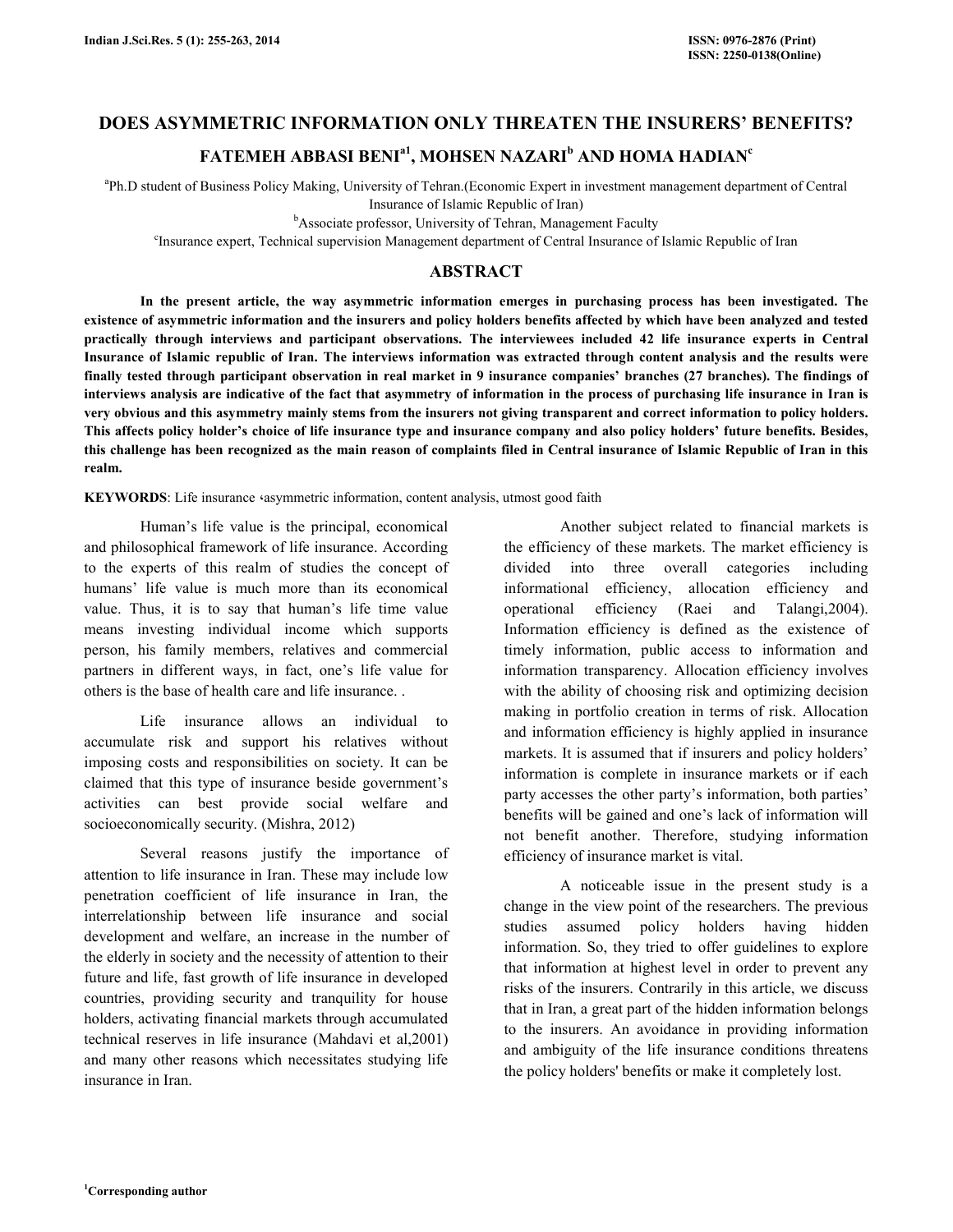The researchers' purpose of this research is identifying the time when this informational imbalance occurs through the whole process of purchasing and using the insurance. They also tried to identify how this informational asymmetry happens and how it affects insurers and policy holders in future.

# **LITERATURE**

 Time plays a crucial role in the nature of the information problem that the parties confront. Before a contract is created, the parties face a situation referred to as adverse selection. Adverse selection deals with hidden motivations that either party may have in attempting to obtain a resource. Ethical problems related to truth-telling (deception), such as misrepresentation, bluffing, puffing, and false advertising, are all prominent in this precontractual time frame (Van Oosterhout et al. 2006)

 The extent to which ethical issues have been examined in relation to services is limited, although it has been argued that certain ethical issues are particularly acute in the services sector. This may be partly a consequence of growing economic pressures and partly a consequence of service characteristics such as intangibility and inseparability which increase the potential for ethical abuse (Kennedy and Lawton, 1993).

 The ethical aspects of a product relate to issues of fitness for purpose and safety (both to users and others who might be affected). The design of savings and life insurance products is often the responsibility of actuaries who have clearly defined standards of professional conduct which generally ensure that the product itself is fair and equitable. However given the dependence of many financial products on broad economic performance, there are clear risks that environmental change will render a product unsuitable for the purpose for which it was sold. For example, considerable concern has been expressed in relation to Home Income Schemes (OFT, 1992) because of their vulnerability to sudden and unpredictable changes in economic conditions.

 It is in relation to distribution that some of the most serious issues of marketing ethics arise. Ethical problems in relation to distribution are concerned primarily with problems relating to the ways in which products are sold. All types of intermediary have a significant advisory role to play and thus can exert considerable influence on the final product choice made by the consumer. The overwhelming majority of intermediaries, including direct sales staff, are remunerated either by a mixture of basic salary and commission, or by commission alone. While agency theory would suggest that outcome based contracts of this nature may be efficient in this type of market (Eisenhardt,1989), there is no assurance that such systems are ethical, particularly given the resultant pressure to sell in a market characterized by considerable consumer ignorance.

 The issue of the existence of complete information and its steady spread among market players was questioned followed by the emergence of the theory of markets with asymmetric information in 1970. The main idea of the economy of asymmetric information is that both trade parties hold information to which another party does not have access. Besides, revealing this information affects the other party's decision making and benefits. In general the supplier party holds this information and is totally aware of the products quality and characteristics, but the demand party does not have this information and if they know about it, their decision will be affected. The bases of this theory were established by Akerlof, Stiglitz and Spence. The first studies inspiriting the theorist of this theory were done in insurance markets. Akerlof studied elderly care insurance and Stiglitz investigated the balance in health care insurance market under the condition of asymmetric information (Abdoli, 2007).

 Many articles have been written about the relationship between insurance premiums and individuals' risks (the insurers' ability in forming an optimized portfolio in terms of risk).

 One of the most important studies was done by Puelz and Snow (1994) who demonstrated that the information in the US automobile insurance market was asymmetric and most of purchasers were high risk customers. Other researches by Cordon and Hendel (1999) and Chiappori and Salanie (2000) in the context of life insurance had the same findings.

 In Motallebi's research (2003), inefficiency in Iranian insurance market was investigated through adverse selection coefficient. Adverse selection coefficient (the ratio of the logarithm of the number of damages to the logarithm of the number of the policies) for different types of insurance policies (fire insurance, hull insurance and others) issued in Iran, Alborz, Asia and Dana insurance companies was calculated through 1991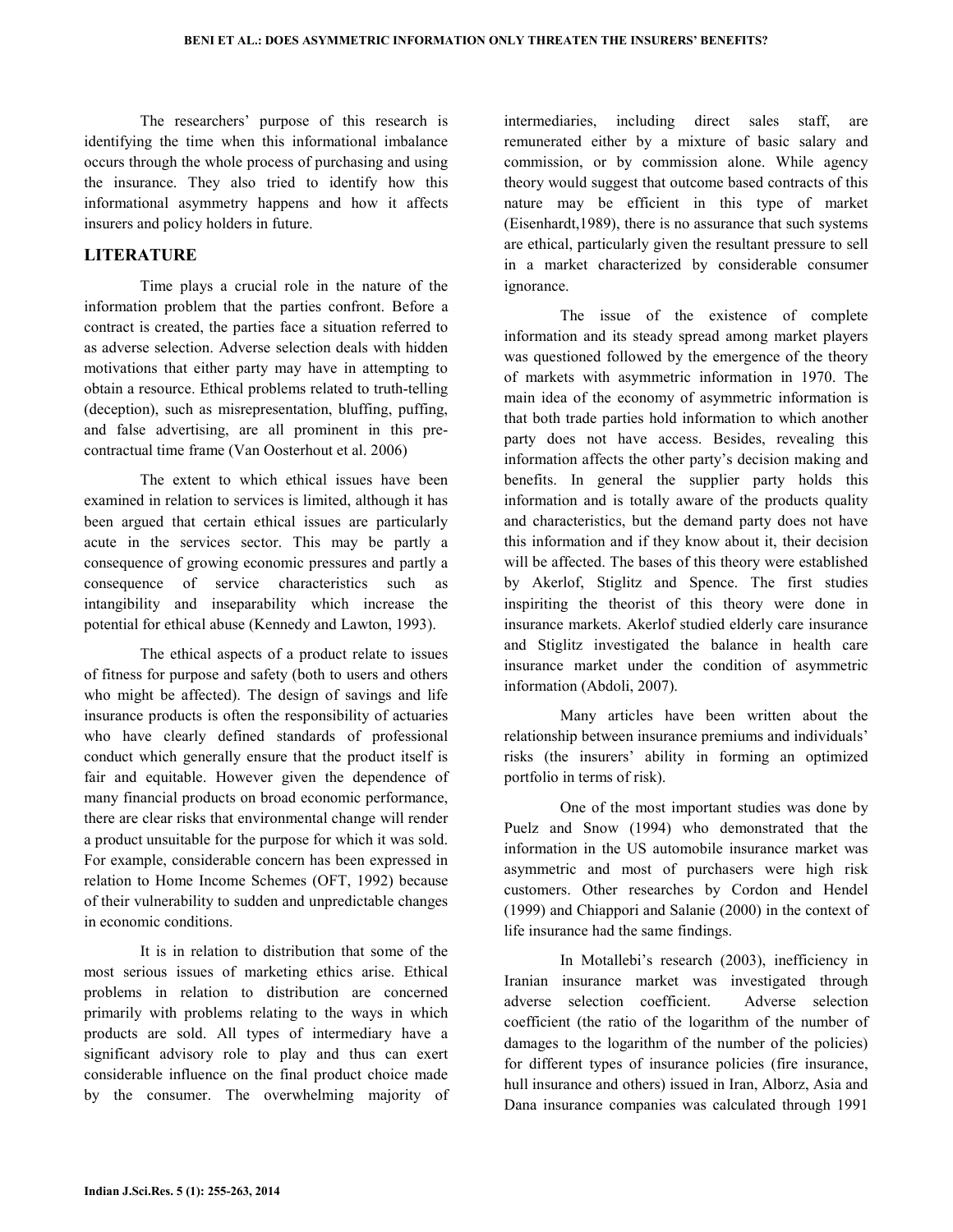to 2000. According to the results there was an increase in this coefficient which indicated the existence of inefficiency in Iranian insurance market.

 The outcomes of asymmetry in information could be adverse selection and moral hazard, both of which are very tangible in insurance markets.

 Health care insurance purchasers are more aware than insurance companies about their health and patients are more likely to buy health care insurance. Health insurance premium reflects the costs of an individual whose illness is more severe than average. Automobile policy holders are also aware of their driving manner and the level of their attention to rules, but the insurers do not access this information and therefore it is likely that high risk people occupy the insurer's portfolio. This demonstrates adverse selection.

 Moral hazard stems from policy holders' imprudence after purchasing insurance policies. In other words since policy holders is certain about insurers coverage of the damage, they do not tend to care about the insured subject. This will end in an increase in the insurer's risk. The existence of suicide clause in life insurance policies is indicative of the inherent moral hazard (Tseng, 2004).

 Insurance opportunism is one of the main problems of the insurance industry that deprives insurance system from accessing the resources and helps the opportunist customers seeking for benefits, this happens when policy holders hide their actual risk while proposing insurance purchase or announcing damage (Derring, 2002, Derring and Krauss, 1994), of course there is a public awareness that policy holders have the ability of creating informational advantage for themselves to benefit from paying lower premiums and getting higher coverage (Alary, Besfamille, 2001). Overstating damages and reporting damages that have not occurred are other forms of insurance opportunism (Schiller, 2003, Loghran, 2005).

 Since the insurer is recipient of the policy holders' propositions, he can accept or decline their propositions or accept this risk through fines which is increasing insurance premiums. The insurer can also decline the risk (Abdol Rahman, Mohd Daud, 2010). This necessitates the policy holder's utmost good faith. Information asymmetry in insurance market while issuing the insurance policy affects trade parties' benefits, thus, the party who holds more information and does not reveal that will gain more benefits.

 A review of the information asymmetry literature shows that most of these studies (in international or domestic markets) have focused on not giving information by policy holders. These studies were in search of guidelines for acquiring maximum information form policy holders. Contrarily, this research shows that in Iranian insurance market, these are the insurers who have more information about life insurances and avoid giving complete and transparent information to policy holders.

# METHODOLOGY

 To do this research we applied two methods of interview and participant observation to gather data. In the mentioned interview, the data was gathered by asking 20 questions from 42 experts of life insurance in central insurance of Iran in written forms. The researchers allowed interviewees to elaborate on their opinions and explain more about questions.

 We reached to information saturation after having interviewed 42 experts. So due to the repetition of the information, continuing the trend of interview was unnecessary. Since the interviewees were individuals with the highest level of activities in the realm of setting and performing the rules of life insurance, it seems that they were an ideal group for gathering information form.

 We used content analysis to analyze the interviews and participant observation (role playing) after this phase. In this method, the researcher tries to penetrate deeply in the social environment. And have a participant role in the life of test subjects. In this method, the researcher turns to a member of the studied society and investigates the environment closely (Danayi Fard et al, 2007). Content denotes what is contained and content analysis is the analysis of what is contained in a message. Broadly content analysis may be seen as a method where the content of the message forms the basis for drawing inferences and conclusions about the content (Nachmias and Nachmias, 1976).

 To perform the participant observation after the interview phase, we visited 27 branches of 9 insurance companies and playing the role of life insurance customers tried to acquire information about life insurance. In this way we were able to compare the results of interviews with the market reality.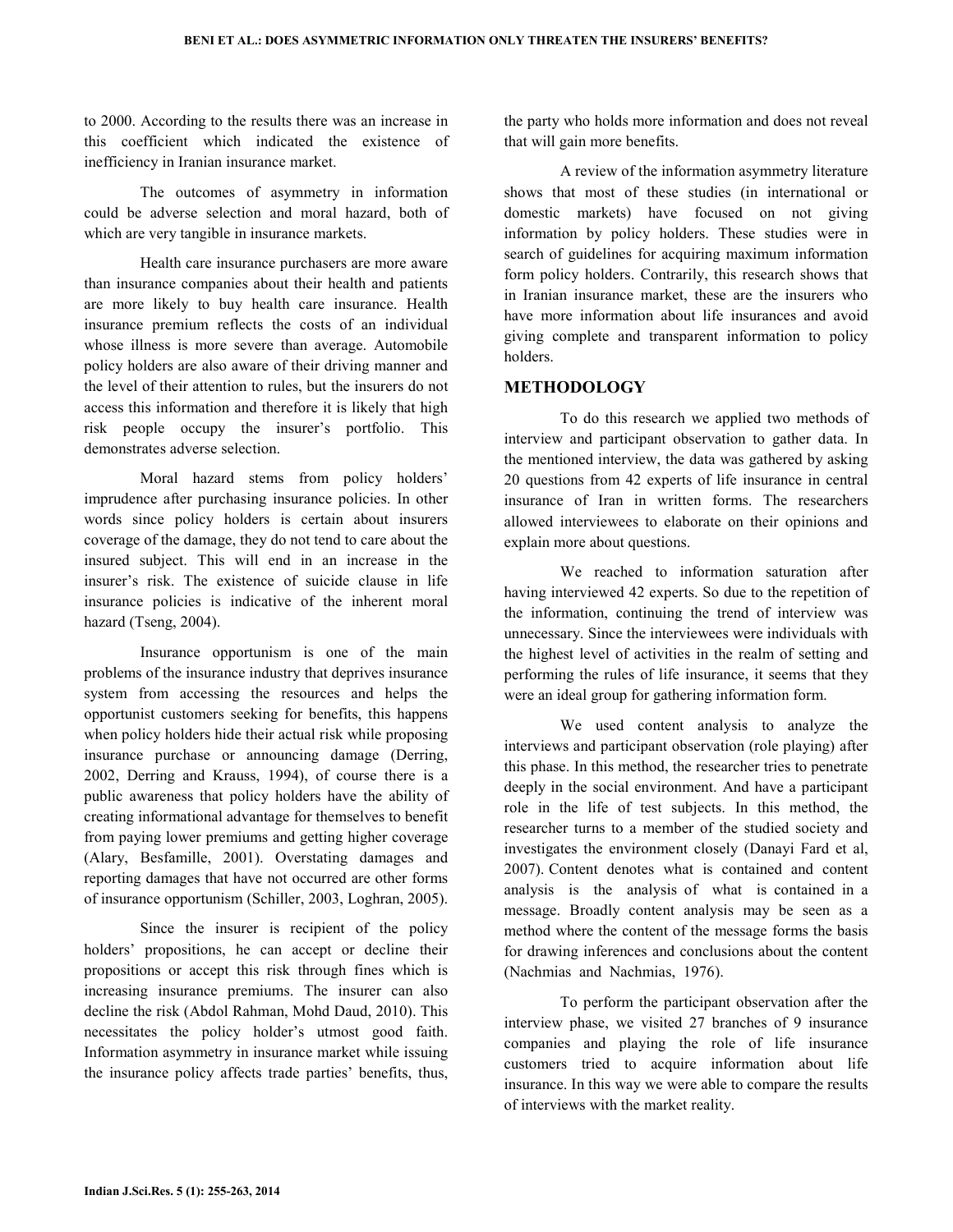### Statistical population and sample

 In the interview method, the research population contained the experts and specialists of life insurance in central insurance of Iran. Their work experience ranged from 5 to 25 years and they had worked in technical supervision directorate, customer complaints department and technical committee. In participant observation method,27 branches of 9 companies were chosen through convenience sampling. The results of the analysis of the interviews were tested in these companies.

| Occupation            | Number of interviewees | work experience (year) | Number of men |
|-----------------------|------------------------|------------------------|---------------|
| Technical supervision |                        | 5-17                   |               |
| Customer complaints   |                        | $6 - 15$               |               |
| Technical committee   |                        | 18-25                  |               |
| Sum                   |                        |                        |               |

### Table 1: Personal characteristics of respondents

| <b>Insurance Company</b> | Number of branches | work experience (year) | City     |
|--------------------------|--------------------|------------------------|----------|
| Alborz                   |                    | $3 - 8$                | Tehran   |
| Asia                     |                    | $4 - 7$                | Tehran   |
| Dana                     | 4                  | $4 - 10$               | Tehran   |
| Iran                     |                    | $5 - 11$               | Tehran   |
| Karafarin                | 3                  | $2 - 7$                | Tehran   |
| Mellat                   | 3                  | $3 - 5$                | Tehran   |
| Pasargad                 | 3                  | $1 - 4$                | Tehran   |
| Parsian                  | 2                  | $2 - 5$                | - Tehran |
| Saman                    |                    |                        | Tehran   |
| Sum                      | 27                 |                        |          |

#### Table 2: Companies Demographical Characteristics

# RESEARCH PURPOSE

 This research aims to investigate the existence of information asymmetry in the process of life insurance purchasing; it also tries to determine how asymmetric information affects the insurer and policy holder's benefits. In the end, some guidelines for omitting this asymmetry will be offered.

#### Research questions

 In the literature related to asymmetric information in the insurance field, it is generally stated that often these are the insurers who are affected by information asymmetry. The researchers are seeking answers to the questions of:

- Whether there is asymmetric information in the market of life insurance in Iran?
- This asymmetry how can threaten insurers'/policyholders' interests?
- And it will only undermine the interests of insurers?

#### Interview framework

 The main subjects of the interviews included questions about insurance complaints, policy holder's ways for an enquiry about life insurance, methods using by insurers to acquire information about customers' health Statius and tools that both insurers and policy holders use to acquire information. After asking each question the interviewees had the opportunity of elaborating on their opinions, offering their propositions and giving extra explanations about matters being questioned.

#### Special questions of interview

 In each content analysis the researcher's work is to interfere about specific dimensions of the text form the data and to justify the interferences based on identifying constant relationship in the text (Krippendorff, 2011). According to this definition, the principal questions, based on which the largest part of the data was gathered, are as follows;

1. What are the subjects of complaints in the realm of life insurance?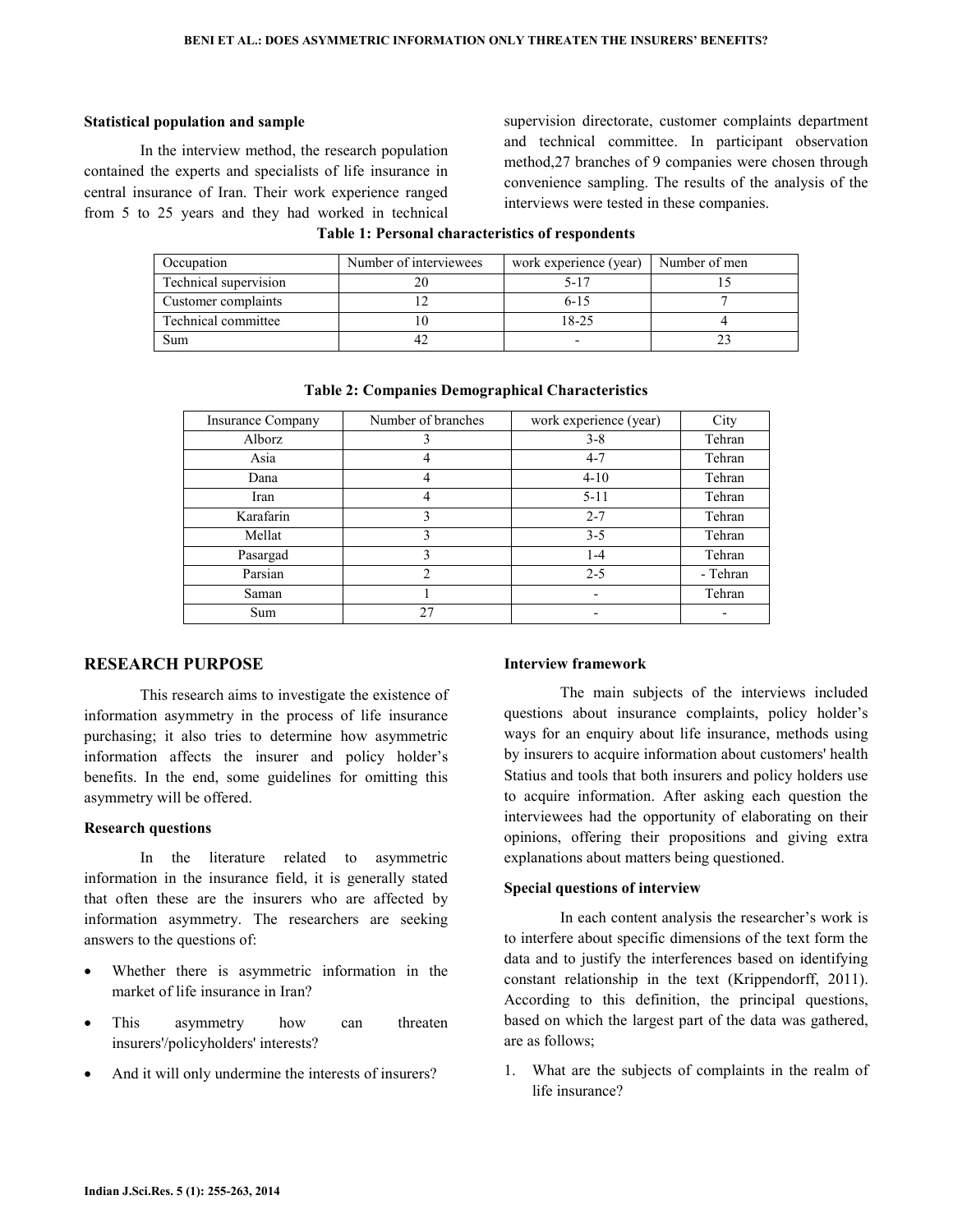- 2. What are the highest numbers of complaints about?
- 3. Which party's fault is the main reason of filing complains?
- 4. How can we obligate the insurers to give complete and transparent information to policy holders?
- 5. How can we obligate the policy holders to give the insurers complete and transparent information about their health?

### Analysis unit

 Since in interviews the researchers gain a large amount of information, they can divide, border and identify it in order to make units for the data.

 One of the analysis units is the text unit and one of the methods of defining these units is determining subject units which is involved with the stated concepts in the texts such as words, thoughts and suggestions (Krippendorff, 2011).

 The overall concepts stated by the interviewees in this article are listed in table 1.

| Index | Concepts description                                                      |
|-------|---------------------------------------------------------------------------|
|       | The insurance policy redemption condition (redemption time and value)     |
|       | Receiving loans condition (time and received loan value)                  |
|       | Awareness about critical illness situations (age limits, exceptions)      |
|       | Information asymmetry                                                     |
|       | Juridical requirements in giving complete, correct and timely information |

# Table 3: overall concepts stated in the interviews

#### Extracting categories

 In content analysis method, there are two concepts; unite of analysis and categories. Based on what explained in previous section, the units of analysis are the overall concepts extracted from the text. In this research they are the main concepts on which the interviewees emphasize. A fraction in the structure of units of analysis creates the categories. Categories contain a set of elements with similarities in form and action. Categorization criteria depend on the research purpose (Hadian and Mohammadnia,2011).

| Variable                                            | categories                                                             |  |
|-----------------------------------------------------|------------------------------------------------------------------------|--|
|                                                     | Redemption time                                                        |  |
| Complaints subjects in life insurance ground        | Redemption value                                                       |  |
|                                                     | Received interest                                                      |  |
|                                                     | Receiving loans from reserves                                          |  |
|                                                     | Termination or cancellation                                            |  |
|                                                     | Not receiving the death benefits and critical illness                  |  |
|                                                     | The level of each party's commitment to good faith                     |  |
| Utmost good faith principle                         | Juridical requirements to abide by good faith at the highest level     |  |
| Information inquiry method about policy holder's    | Suggesting individual life insurance (policy holder's medical and non- |  |
| health situation                                    | medical information)                                                   |  |
|                                                     | Medical examination                                                    |  |
| Providing the policy holder with information by the | Informing method and the amount of given information (transparency,    |  |
|                                                     | information ambiguity)                                                 |  |
| insurer                                             | Methods used to clarify the ambiguity                                  |  |

### Table 4: variables and related categories

#### Data analysis

 In the primary analysis we investigated the frequency of each variable and category in the interviewees' talks.

 The variables of "providing the policy holder with information by the insurer" and "complaints subjects in life insurance ground" were emphasized by all interviewees (42 experts) and had the lightest frequencies.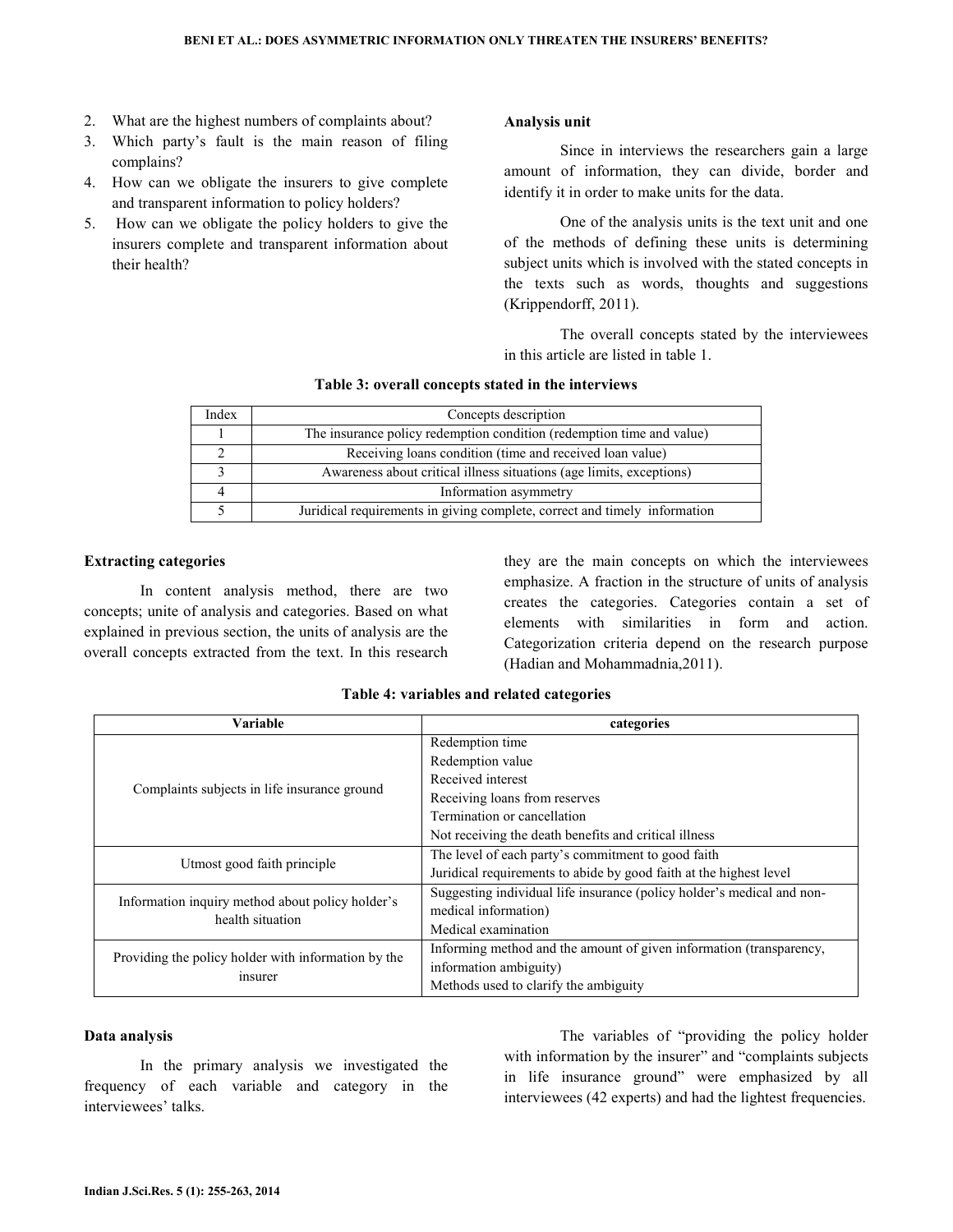However, the variable of utmost good faith was only emphasized by 13 interviewees and had the lowest frequency.

 Also 21 interviewees highlighted the "information inquiry method about policy holder's health situation".

 Table 3 represents the importance of categories extracted from the texts.

| <b>Categories</b>                                                                                | Number of<br>questions about the<br>categories | <b>Number of interviewees</b><br>having the emphasized<br>categories | Category<br>final<br>repetition |
|--------------------------------------------------------------------------------------------------|------------------------------------------------|----------------------------------------------------------------------|---------------------------------|
| Redemption time                                                                                  | 9                                              | 42                                                                   | 70                              |
| Redemption value                                                                                 | 9                                              | 42                                                                   | 70                              |
| Receivable interest                                                                              | 4                                              | 28                                                                   | 44                              |
| Receiving loan from reserves                                                                     | 4                                              | 22                                                                   | 36                              |
| Termination or cancellation                                                                      | 8                                              | 25                                                                   | 40                              |
| Not receiving the death benefit and critical illness                                             | $\overline{4}$                                 | 25                                                                   | 36                              |
| The level of each party's commitment to good<br>faith                                            | 3                                              | 42                                                                   | 60                              |
| Juridical requirements to abide by utmost good<br>faith                                          | 3                                              | 38                                                                   | 54                              |
| Suggesting individual life insurance (policy<br>holder's general and medical information)        | 3                                              | 40                                                                   | 60                              |
| Medical examination                                                                              | $\mathfrak{D}$                                 | 27                                                                   | 34                              |
| informing method and the amount of given<br>information (transparency/ information<br>ambiguity) | 18                                             | 40                                                                   | 74                              |
| Methods used to clarify the ambiguity                                                            | 3                                              | 20                                                                   | 30                              |

### Table 5: the importance of the categories

 According to the table5 the category of "informing method" and "amount of giving information to policy holder by the insurer" were of the highest significance in interviewees' opinion. These categories were mentioned 74 times in interview texts.

 The categories of "life insurance redemption time and value", which are recognized as a part of information given to policy holders by the insurers, were ranked the second after "informing method and the amount of given information to the policy holder by the insurer" being repeated 70 times. Based on the asymmetric information literature, this would lead to a decrease in the risk of asymmetric information existence and helps the creation of a balance in transactions.

 According to the importance mentioned by the interviewed experts about this subject, the research results confirm the literature of this ground. However, the asymmetric information literature mainly emphasizes the policy holders' avoidance of giving information to insurers.

 Seemingly, according to the life insurance policy conditions in Iran, failure in giving transparent information happens more by the insurer. We will discuss some guidelines to overcome this problem in following section. The categories of "not receiving the death benefits or critical diseases" and "receiving loan from reserves" had the lowest frequency in interview. Therefore we can conclude that insurers' avoidance to give transparent and complete information about insurance policy conditions, especially about redemption condition and value, affects policy holders' benefits negatively and this information asymmetry will finally show its disadvantages on policy holders' benefits. The insurers' benefits will be affected less through this process.

# Participant observation (role playing method)

 Having observed the result of the interviews and extracted the categories importance, the researchers visited the branches of9 insurance companies as a life insurance policy holder in order to compare the results of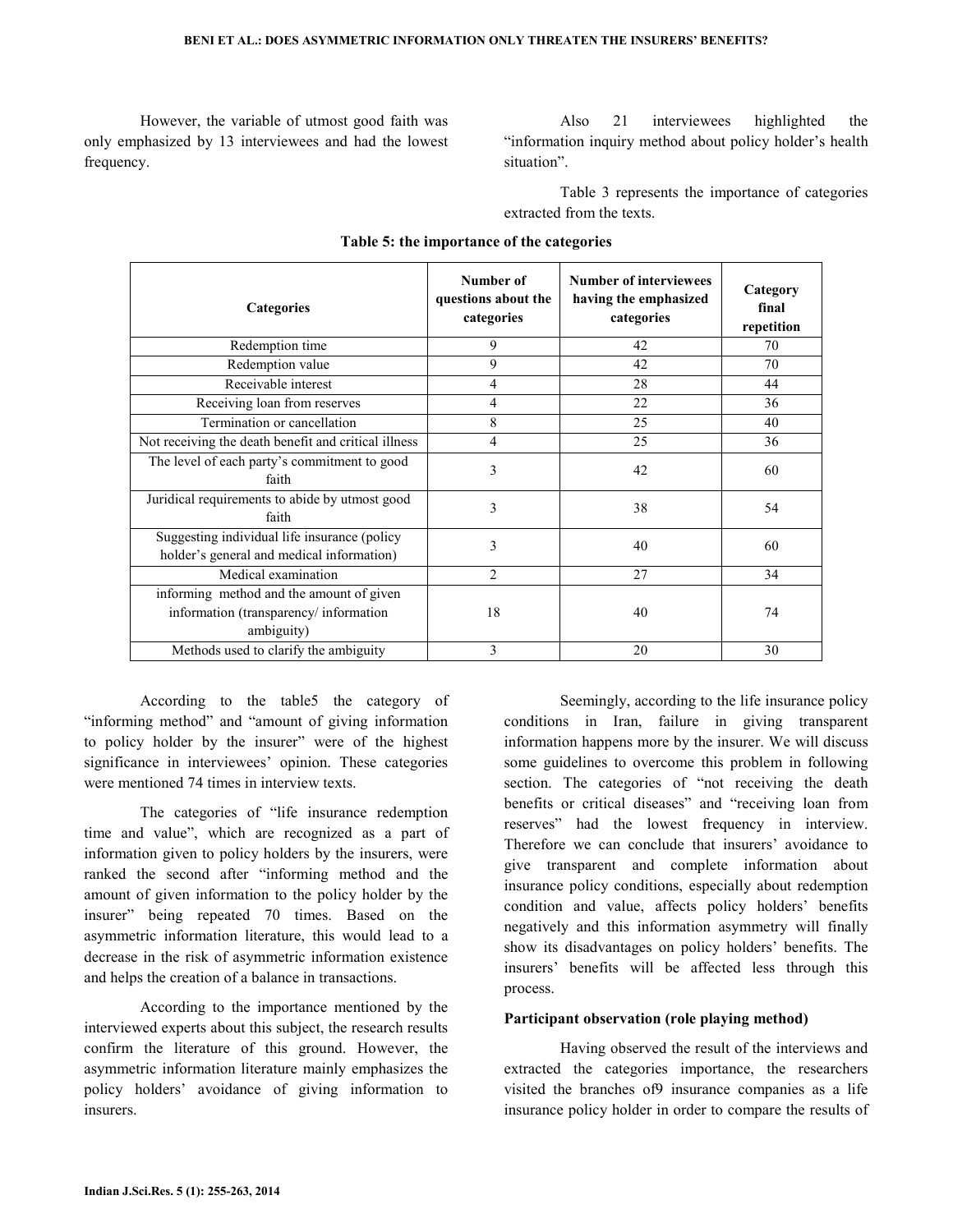interviews analyses with the facts of insurance market and gain more information and documents in this realm. They investigated the issues closely by pretending to be a life insurance purchaser. They asked the companies' officials to offer them complete information about life insurance. Among the mentioned companies, one was governmental one was recently privatized and the other four companies were acting in private sector.

#### The participant observation results

 Only one company gave the researchers more comprehensive information about life insurance and the others sufficed to give overall information this information was accessible easily through brochures, company website or media advertisements and included the premium amount, payment method, giving loans from the reserves, insurance policy duration and covered risks. None of these companies primarily mentioned redemption and its method or the customer's obligation in filling in the forms of life insurance carefully. They did not give exact and transparent information even after the researcher asked them about insurance policy redemption.

When the researchers asked "what will happen if I do not tend to continue this insurance policy and what should I do then?" they were replied "you can easily redeem the insurance policy". One of the branches officials gave exaggerative information about life insurance advantages and after giving a large amount of vague information highlighted the insurance redemption issue briefly. However, he gave incorrect information about the central insurance guarantee procedure while break up or bankruptcy. None of the companies provided the researchers with their general conditions, but 2 companies gave them the tables of premiums, reserves and capital.

### DISCUSSION AND CONCLUSION

 Professional ethics in service marketing is a very important issue since marketing operation creates relations between organization and environment. Marketing operations are tangible and observable for the public and many of the professional ethics codes are related to marketing in organizations (R.Diacon, T.Ennew, 1996).

 Despite the emphasis about marketing professional ethics, the results of the data analysis are indicative of the fact that the insurers' disobedience of utmost of good faith in Iranian markets which has led to

negative impacts on policy holders' benefits is very obvious. It is a fact that in Iran, life insurance has not thrived well yet and it has not developed in order to be welcomed by people, but selling life insurance through any mechanism with this justification is not admitted.

 Many complaints send to authorities in the contexts of life insurance stem from the policy holders' unawareness about life insurance conditions and regulations that will end in policy holders' benefit loss and wasting time and money without reaching a result.

 A comparison between two methods applied in this research (interviews with experts and participant observation) shows that the results are similar. In both methods, avoidance to give complete, correct and transparent information to policy holders by the insurers has been emphasized as the main issue. In other words, this existence of information asymmetry in purchasing process and life insurance retention is obvious But in Iran, against literature, this is the insurers that intensify information asymmetry and awareness imbalance of contract parties (insurer and policy holder), Thus, the policy holders benefits will be threatened in this way. The mentioned benefits may include the benefits of redemption, receiving loans from reserves, receiving the gain of resources invested by insurance company and critical diseases coverage.

 To conclude, we can say information efficiency, which equals the existence of timely, public and transparent information, is not remarkable. Thus, allocation efficiency, which means the ability of choosing risk and optimizing decision making in creating a portfolio in terms of risk, is affected.

# Research suggestions for overcoming asymmetric information in life insurance

 In this section, some suggestions will be offered to minimize informational inequality. This encourages the policy holders to give more information about their health situation. Besides it persuades the insurers to give policy holders more information about insurance policy and in the end it facilitates the control over the contracts.

### 1. Modifying questionnaire general questions section

 It is suggested that the life insurance forms contain questions of insurer's information offering to the policy holders in the way that follows: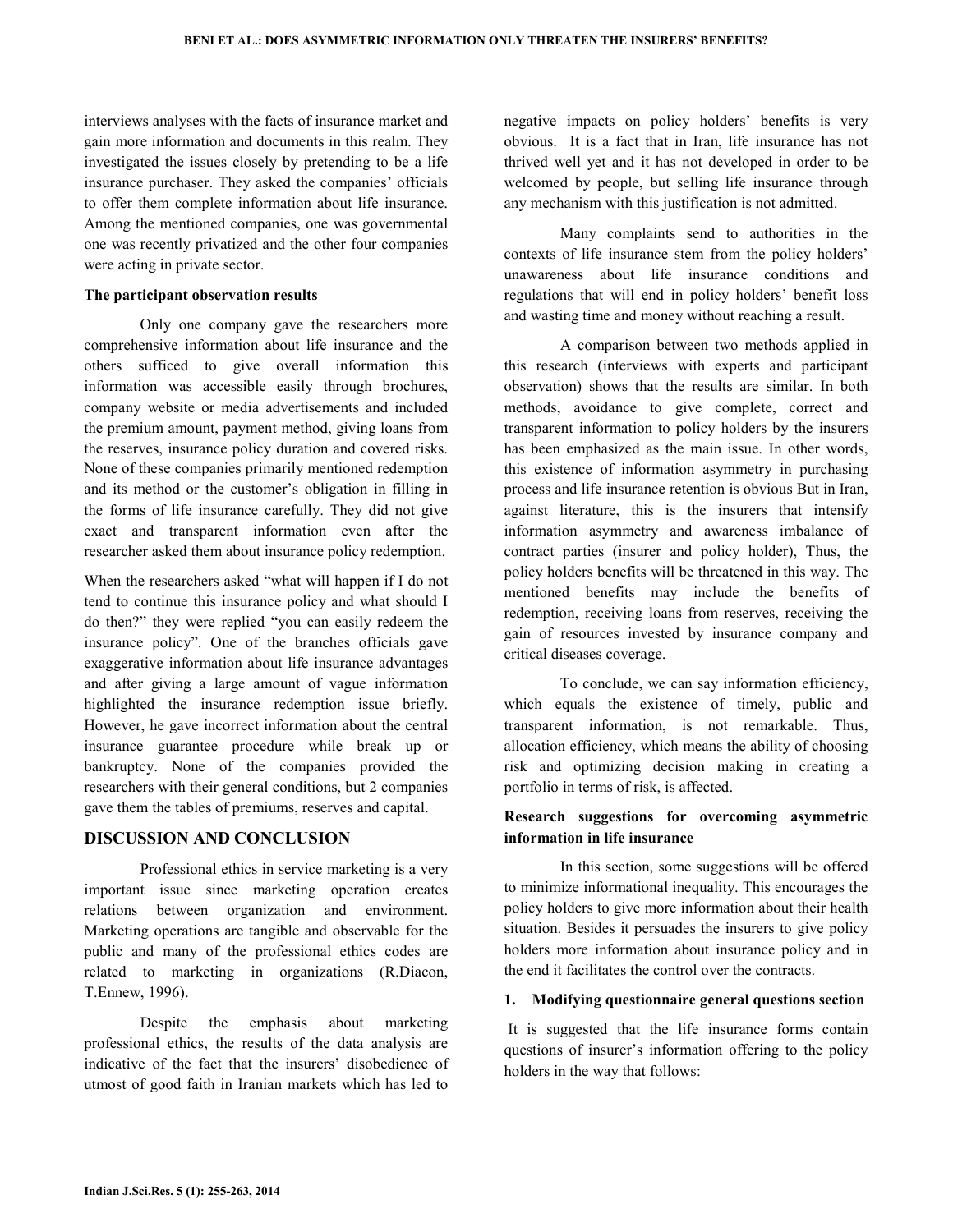| Table 6: Suggestion to be included in assessment section of the policy holder's awareness about insurance policy |
|------------------------------------------------------------------------------------------------------------------|
| conditions                                                                                                       |

| Have you been fully informed about life insurance conditions |     |    |
|--------------------------------------------------------------|-----|----|
| Redemption time                                              | Yes | No |
| Redemption value                                             | Yes | No |
| Receiving loans from reserves                                | Yes | No |
| Exclusions                                                   | Yes | No |
| Termination and cancellation                                 | yes | No |

 Adding this table, which should be filled in by the policy holder, obliges the insurer to give complete and transparent information about contract conditions and measures the policy holders awareness about this condition. It also shows the inspectors that there has been complete awareness about contract conditions while signing the contract and the insurer has provided the policy holder with transparent and comprehensible information.

 It is also suggested that the life insurance forms include a part emphasizing that the facts and requested

conditions of this form are the bases of the contract between the insurer and policy holder and in case of any faults; the insurance policy will be terminated by the insurer. This will encourage the policy holders to give all information about their health situation.

 Adding the following sentence will compel the policy holders to give correct information about their health situation because in some cases the policy holders state that they doubted the importance of some subjects so they did not declare them.

If you doubt whether all "not stated" facts and condition are important or not you must announce it.

 It is also necessary that the questionnaires are filled in by the policy holders themselves. In the cases that a lawyer or insurance marketers fill in this form, it is very likely that they do not know much about policy holder's health condition. It is also possible that the information which is to be transferred to the insurers by policy holders are distorted and therefore not transferred completely.

### 2. Correcting medical questions of the questionnaire

 Categorizing the questions must be in a way that the questions about disease type, body organ and the disease related to that are near each other. This will help the policy holder to concentrate better on giving information. It also facilitates the analysis of the information.

 Adding more detailed questions about policy holder's heath in a way that he/she will not be confused and separating less important diseases from more important ones are among other suggestions in order to gain maximum information about policy holder's health.

 Separating the options related to blood pressure and chest pains from diseases like heart attack is an example.

### 3. Training sales network

 Since the sales network is the main group being in contact with insurance customers, their professional training is of high importance.

The life insurance sales network must be separated from other insurances and they must operate professionally only in life insurance.

Unknown and individual advantages of life insurance such as:

- $\triangleright$  Tax breaks
- $\triangleright$  Life insurance interest rate which does not obey economic policies
- $\triangleright$  Compound interest rate
- Determining insurance beneficiary by policy holders (this does not confirm the inheritance law requirements)
- $\triangleright$  Accumulation of low premiums through the time

 Informing the mentioned advantages by sales agents without exaggeration must be trained.

# 4. Codification of general conditions approved by high council of insurance

 This action can help the clarification and precedent of all insurance companies and can prevent different interferences and provide more assurance about insurers giving information to policy holders.